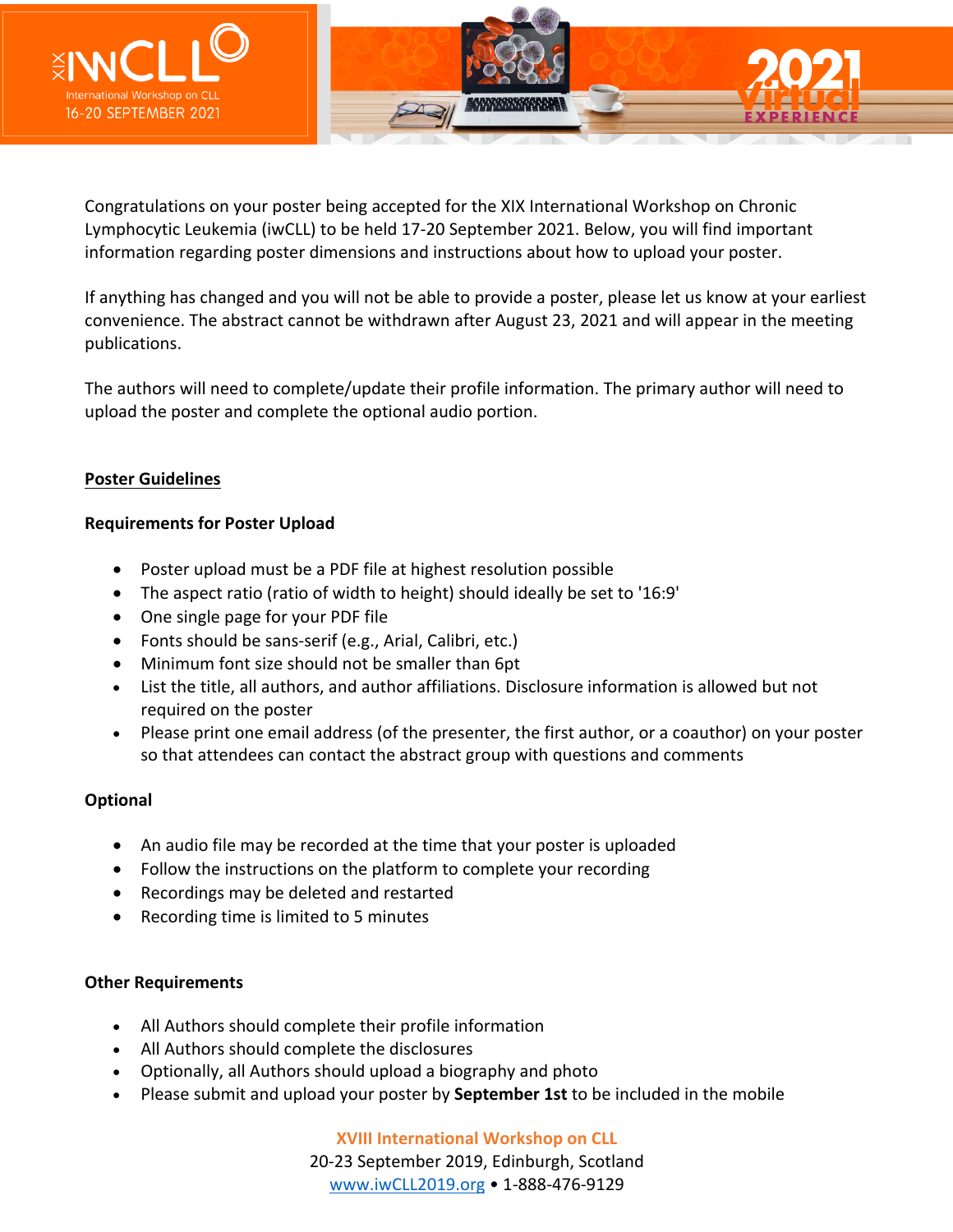

conference app for attendees.

- By uploading your poster, you are agreeing to have your poster and full-text abstract available on the mobile conference app and your abstract text only in an online journal supplement to be released before December 2021.
- You agree that the materials you provide to us for this activity have been developed by you. Because the materials may include a compilation of information that you select and arrange as relevant to the topic of your presentation, we understand that you may include information/data/graphics authored or developed by another. If so, please identify and properly reference them. As a reminder, your content should be based on best-available evidence and referenced to primary sources. You own, or have obtained permission to use, all information in your presentation, including, but not limited to, artwork, logos, photographs, illustrations, tables, figures, etc. published in a copyrighted book or journal.
- You are responsible for obtaining permission to use any copyrighted material in your presentation and for complying with relevant copyright laws. iwCLL/Bio Ascend has no role in, nor responsibility for, obtaining permissions regarding your presentation. In addition, you hereby license to iwCLL/Bio Ascend the right to reproduce your materials for this activity and to distribute copies of the materials to activity participants. iwCLL/Bio Ascend or the accredited provider for this activity shall hold copyright to the materials; however, iwCLL/Bio Ascend grants to you a royalty-free worldwide license to reproduce, distribute, and use your presentation for future purposes. You release iwCLL/Bio Ascend, and others authorized by iwCLL/Bio Ascend to use said materials, from any claims, liabilities, and expenses that you now have or may hereafter have by reason of such use.
- The abstract cannot be withdrawn after August 23, 2021 and will appear in the meeting publications.

Please contact us at iwCLL@bioascend.com for more information.